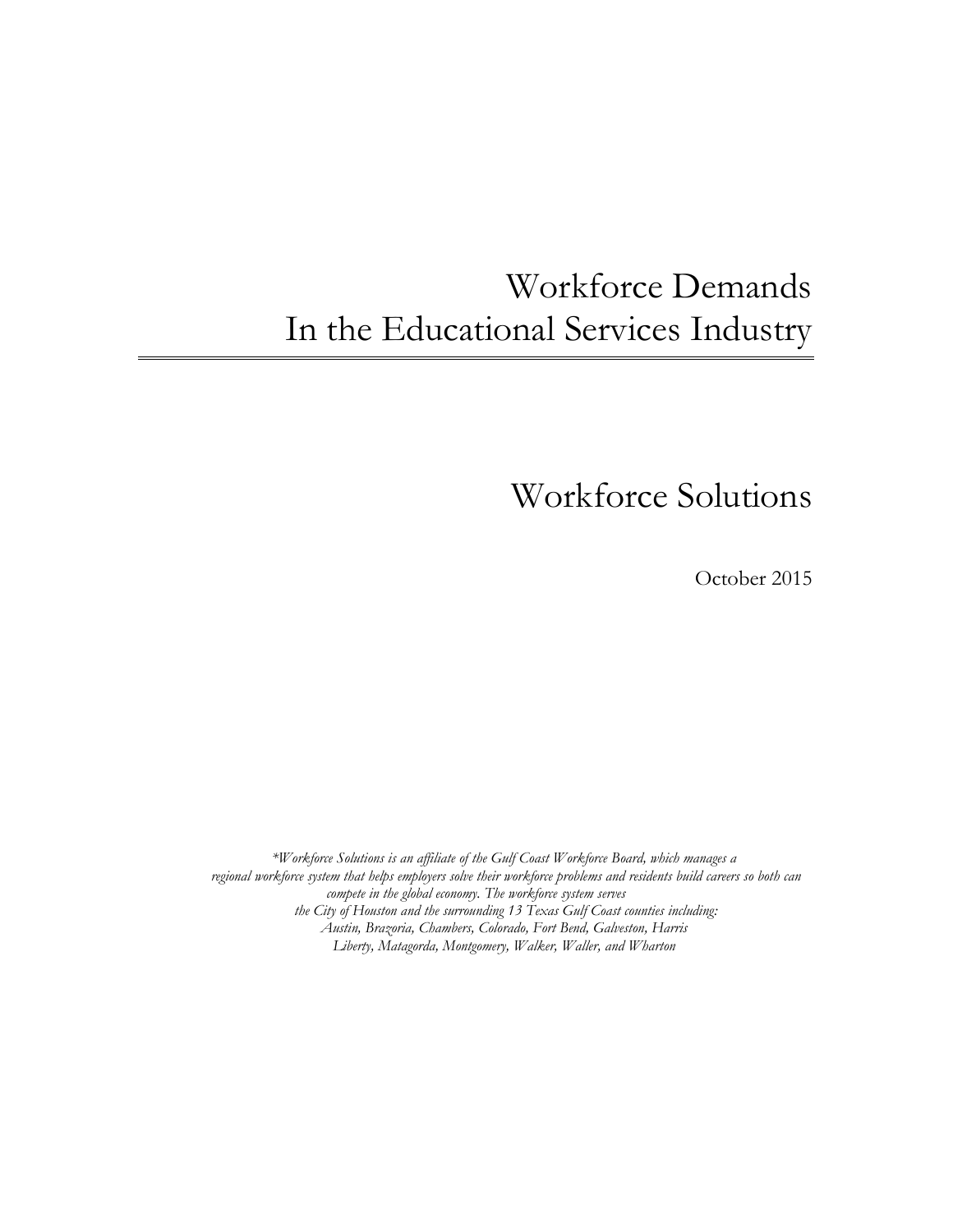### **OVERVIEW OF EDUCATIONAL SERVICES**

As an institution, education provides the basis for knowledge and skill acquisition designed to prepare individuals for a lifetime of gainful employment. It is typically divided into three or four distinct stages based on the approximate age of the student and often begins with preschool. This is followed by primary school, secondary school, and postsecondary education, the last of which is increasingly recognized as important to securing higher paying jobs. Accordingly, the services component of education, i.e. the provision of instruction and other support services, follows these same divisions as part of either public or private institutions.

This report examines the educational services industry in the Gulf Coast region with an emphasis on trends among primary and secondary public school teachers including studentteacher ratios, shortages, wages, turnover, and years of experience over the past two decades in addition to standard labor market information regarding the outlook for the industry and its occupations.

Below are key figures on education in the Gulf Coast from the supply-side (schools and instructors) and the demand-side (students). See Appendix A. for institution-specific enrollment levels as of 2013.

### **Primary and Secondary Public Schools[i](#page-18-0)**

(as of fall 2013)

- 1,223,785 students
- 1,487 schools across 77 Independent School Districts (ISDs)
- 74,703 Fulltime Equivalent (FTE) teachers
- 149,355 FTE total staff
- Teacher turnover rate of  $16.4\%$ <sup>[ii](#page-18-1)</sup>

### **Higher Education[iii](#page-18-2)**

(as of fall 2013)

- 330,499 students enrolled in public postsecondary education (in or out of region) $\frac{iv}{i}$  $\frac{iv}{i}$  $\frac{iv}{i}$
- 137,168 students enrolled in 4-year universities (in or out of region)
- 193,331 students enrolled in public community colleges and technical schools (in or out of region)
- 8,550 students enrolled in 4-year private institutions (in region)
- 10 public community college systems
- 6 public 4-year universities
- 3 private 4-year universities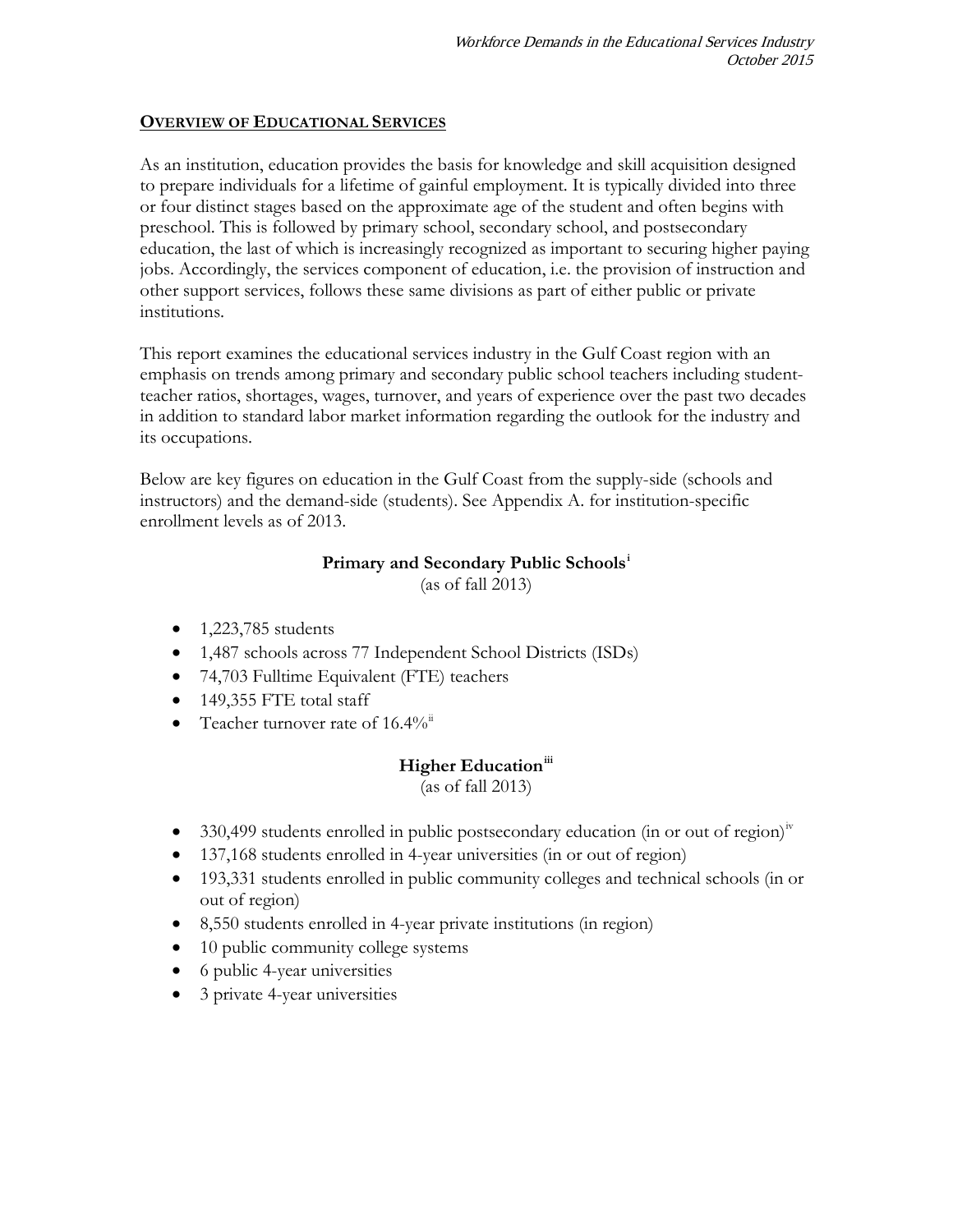## **Educational Services Contribution to Job Market**

In terms of contribution to total employment, educational services in the Gulf Coast region is on par with other major industries such as accommodation and food services, healthcare, retail, and energy. As of the first quarter of 2015, education comprised 9.6% of total employment, or 280,455 jobs. (See Chart 1.)



## **Major Types of Educational Services**

Educational services can be divided into three major types based on government level of affiliation or private ownership of the entities providing services:

- **Local government educational services**
- **State government educational services**
- **Private educational services**

Of these, **local government educational services** is the largest at 70.6% of educationrelated employment as of Q1 2015. Within this subset of education, 92% of jobs are found in primary and secondary public schools with the remainder found in junior colleges. All of the 38,713 jobs in **state government educational services** are located within public colleges and universities. Employment in **private educational services** is spread across all levels of education from primary and secondary schools to colleges and universities to educational support services. Of the total 44,162 jobs in private education, the largest concentrations of employment are found in colleges and universities (16,605) and primary and secondary schools (13,341). (See Chart 2.)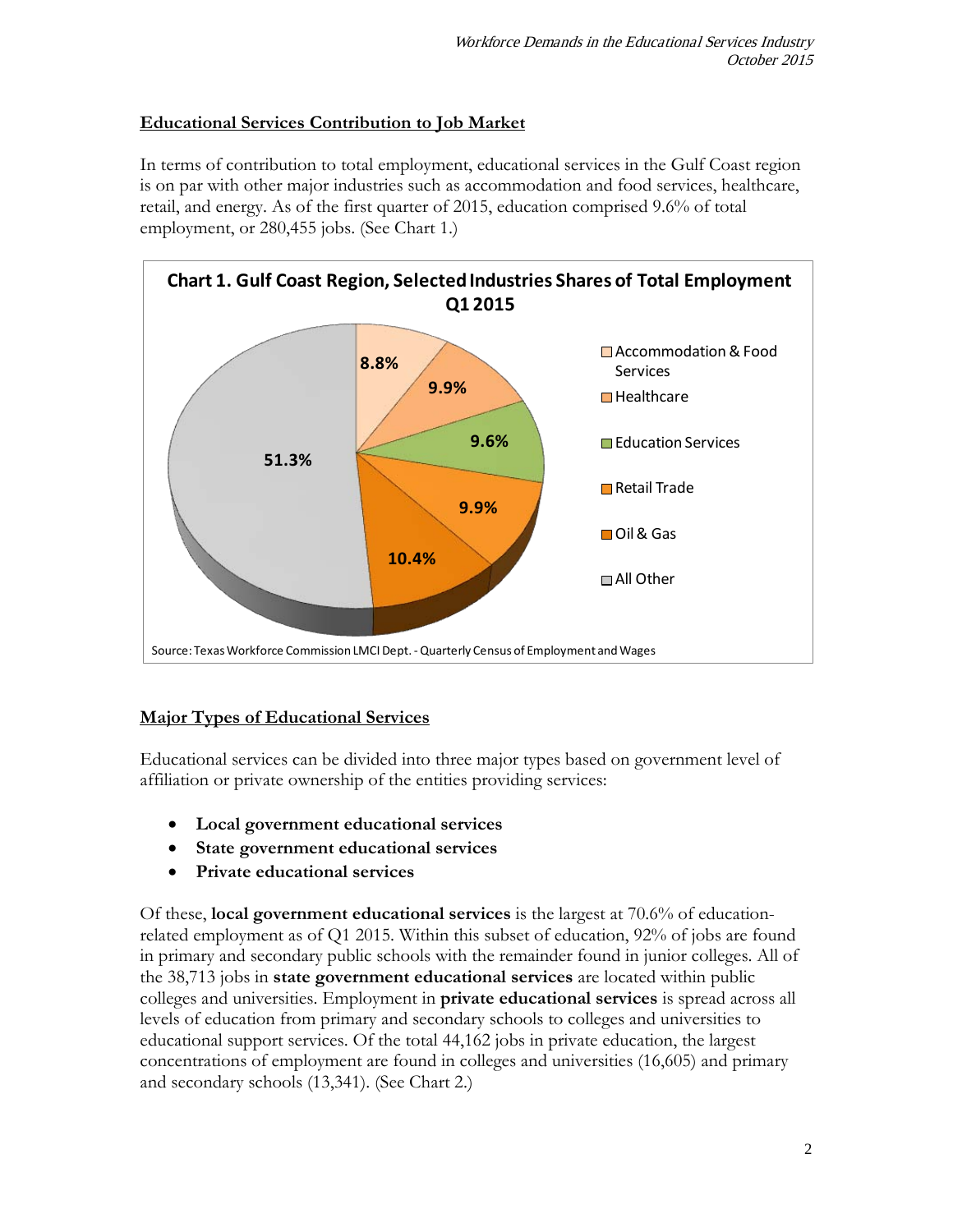

### **The Seasonal Nature of Education Jobs**

Educational services is one of handful of unique industries that displays a highly regular seasonal pattern of employment each year. Employment begins to fall in June with the official end of the school year, experiences its steepest declines in July, and reaches its lowest levels in August as any remaining staff fall off of payrolls.<sup>[1](#page-3-0)</sup> Fortunately, the majority of these losses are largely temporary. In the following month of September, the bulk of employment is regained coinciding with the start of the new school year. Job numbers increase throughout October and historically have peaked in November although mid to late spring has become the norm in recent years. Therefore, in order to identify long-term changes in education employment, the following section analyzes the industry based on peak job levels for individual school years.

<span id="page-3-0"></span><sup>&</sup>lt;sup>1</sup> Prior to 2008, declines in educational services employment were limited to June and July only. Since that time Texas public schools are prohibited from opening before the fourth Monday in August. As a result, seasonal job losses now extend into the month of August.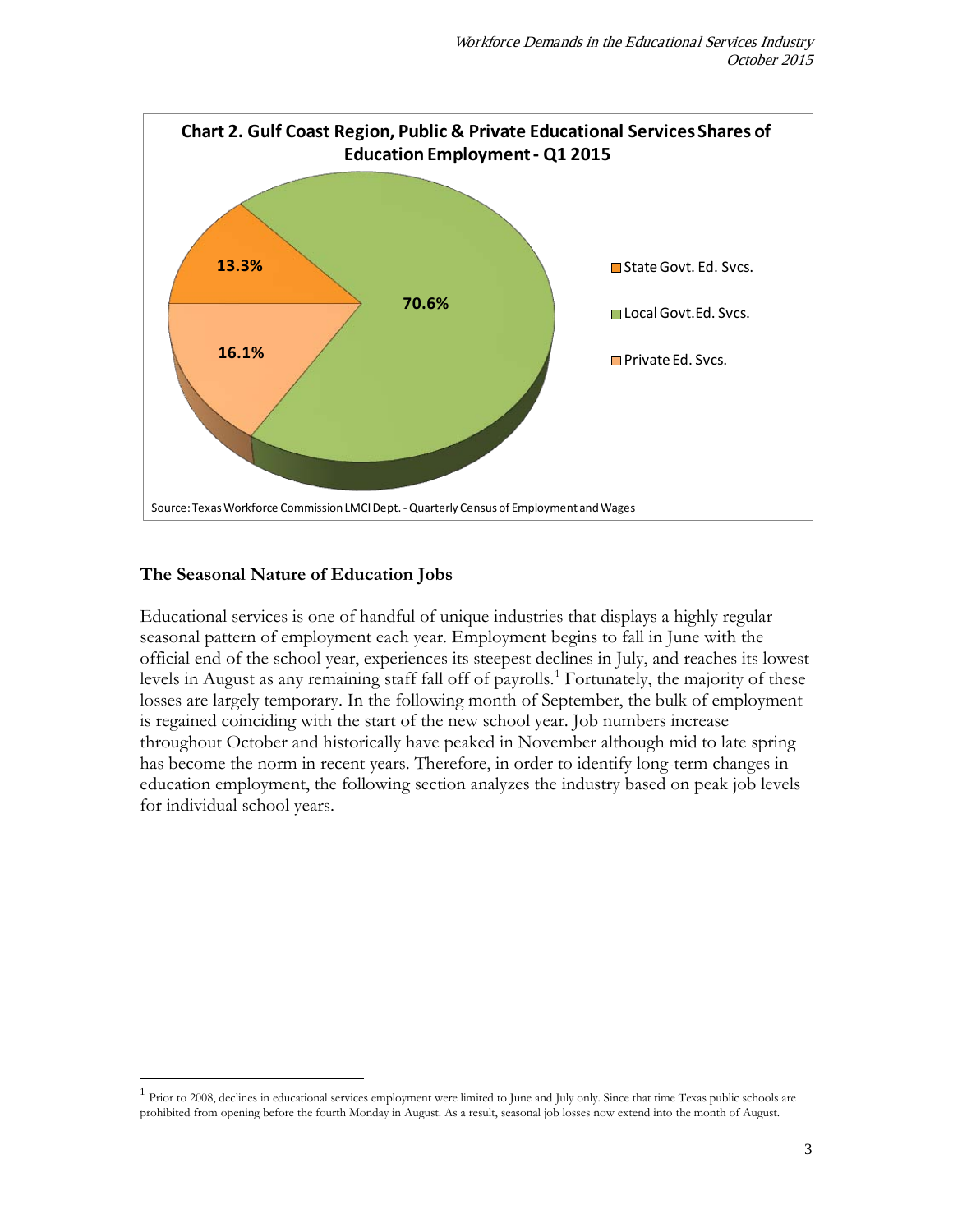### **Recent Trends in Local Government Educational Services Employment**

As mentioned, local government educational services is the largest subset of educationrelated employment and includes teachers, administrators, and support staff. In 2011 Texas lawmakers cut education spending by roughly \$5.4 billion prior to the start of the 2011-2012 school year. The impact of these budget cuts was immediately felt at the local level as evidenced by an 8,200-job decline from November of the previous school year. This was followed in 2012-2013 by small rebound of 400 jobs over the previous year's peak. In May 2013 the Texas Legislature restored \$3.4 billion in education spending over the upcoming two-year budget cycle. As a result the 2013-2014 and 2014-2015 school years saw payrolls rise by 4,700 and 5,000, respectively. These job gains boosted total local education staffing levels to a new all-time high of 200,100 in April 2015, slightly surpassing the previous high of 198,[2](#page-4-0)00 seen back in November  $2010<sup>2</sup>$  (See Chart 3.)



NOTE: Gray shaded figures indicate peak employment for a given school year.

<span id="page-4-0"></span> $2$  Similar patterns of employment were observed among state government as well as private educational services over this same timeframe hence analysis of these industries was omitted in the interest of brevity.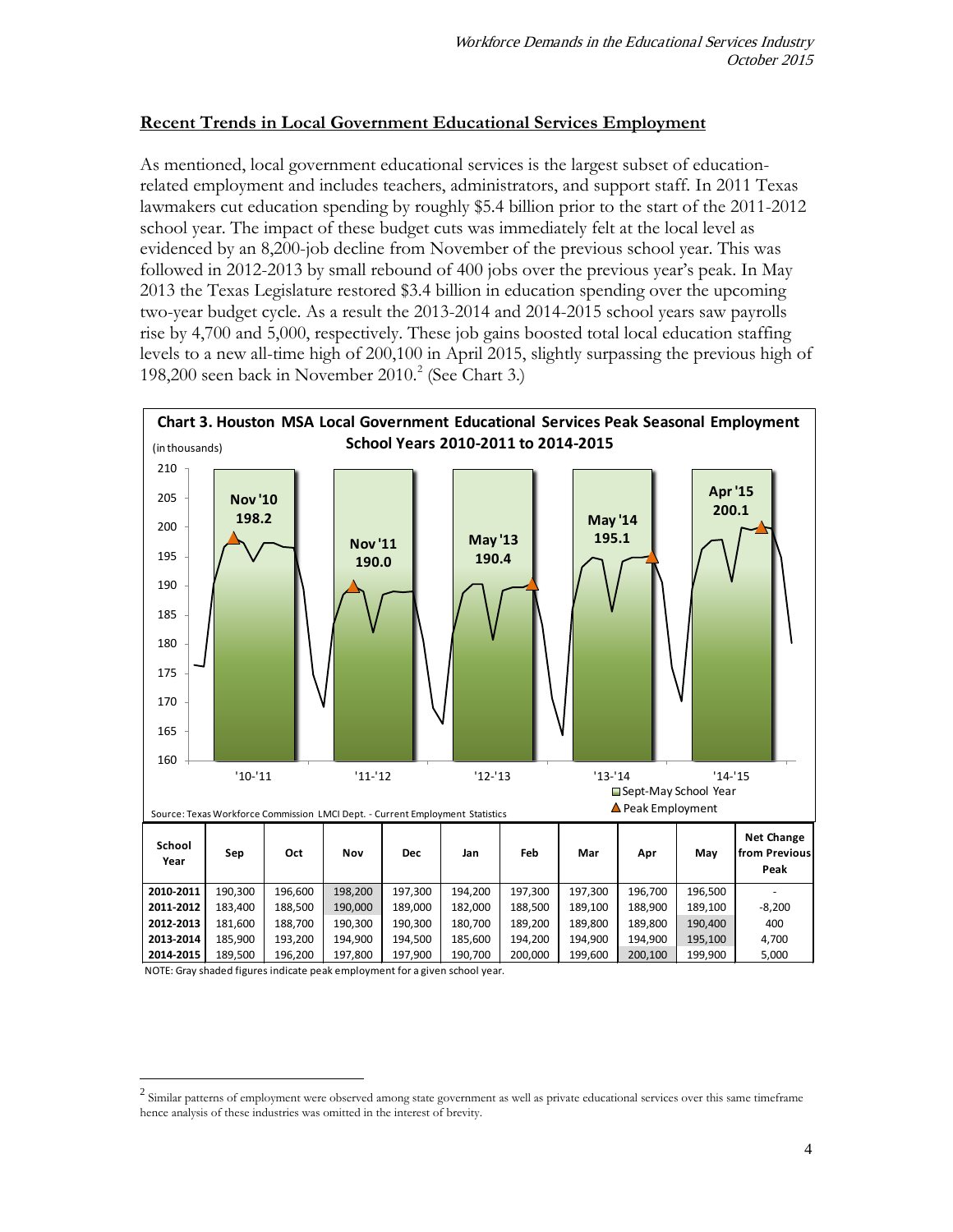### **Teacher Shortages Post Recession & Budget Cuts**

The period from 2007 to present is significant in that it includes the Great Recession, which impacted the Gulf Coast later than the U.S., and its after-effects on local education, particularly with regard to teachers. Over the 2007-2008 to 2013-2014 school years, the number of teachers in the Gulf Coast region rose by 1,558, or 2.1%. At the same time the student population increased by 109,278 for a faster rate of growth of 9.8%. Throughout this seven-year period students saw uninterrupted growth year-over-year and have likely never experienced declines. In contrast, teachers in the Gulf Coast experienced their first-ever recorded job losses in 2010-2011 followed by a more dramatic loss in 2011-2012 for cumulative decline of 4,565 jobs, or 6%. Despite a partially restored budget in 2013, increased hiring, and pay raises for existing teachers, back-to-back years of job losses were largely responsible for a shortfall in the number of teachers needed to keep pace with student population growth. In fact, an additional 5,614 teachers on top of the 3,192 hired over the 2012-2013 and 2013-2014 school years would have been needed in order for the seven-year growth rate of teachers to match that of students. (See Chart 4.)



| <b>School Year</b> | <b>Total Students</b> | <b>Total Teacher</b><br><b>FTEs</b> | Y-O-Y Net<br>Change in<br><b>Students</b> | Y-O-Y Net<br>Change in<br><b>Teacher FTEs</b> | Y-O-Y Pct<br>Change in<br><b>Students</b> | Y-O-Y Pct<br>Change in<br><b>Teacher FTEs</b> |
|--------------------|-----------------------|-------------------------------------|-------------------------------------------|-----------------------------------------------|-------------------------------------------|-----------------------------------------------|
| 2007-2008          | 1,114,507             | 73,145                              | 17,192                                    | 2,120                                         | 1.6%                                      | 3.0%                                          |
| 2008-2009          | 1,132,584             | 74,423                              | 18,077                                    | 1,278                                         | 1.6%                                      | 1.7%                                          |
| 2009-2010          | 1,154,788             | 76,076                              | 22,204                                    | 1,653                                         | 2.0%                                      | 2.2%                                          |
| 2010-2011          | 1,170,930             | 75,067                              | 16,142                                    | $-1,009$                                      | 1.4%                                      | $-1.3%$                                       |
| 2011-2012          | 1,182,900             | 71,511                              | 11,970                                    | $-3,556$                                      | 1.0%                                      | $-4.7%$                                       |
| 2012-2013          | 1,201,343             | 72,569                              | 18,443                                    | 1,057                                         | 1.6%                                      | 1.5%                                          |
| 2013-2014          | 1,223,785             | 74,703                              | 22.442                                    | 2,134                                         | 1.9%                                      | 2.9%                                          |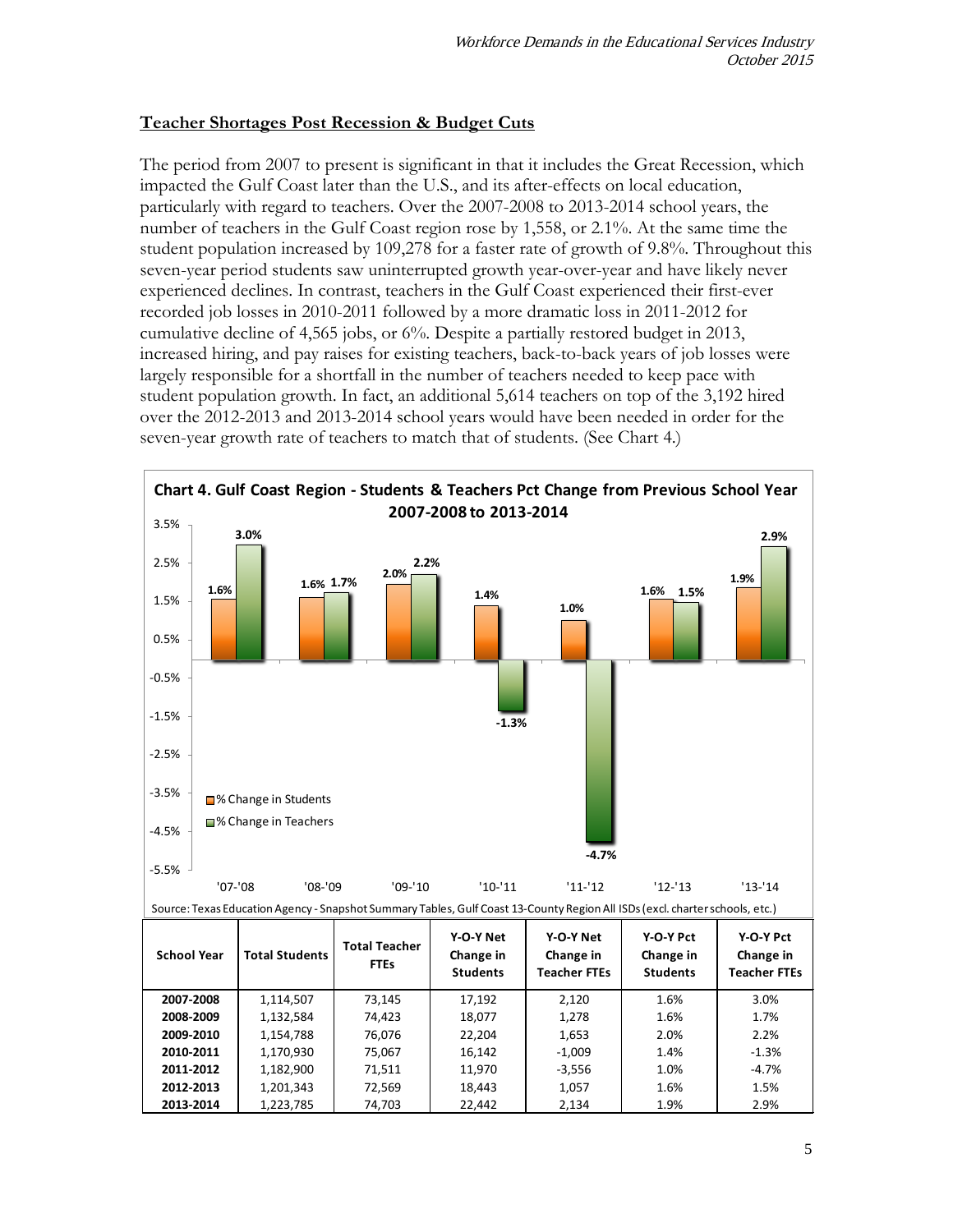### **Student-Teacher Ratios: A Historical Perspective**

A natural consequence of fewer teachers serving a growing number of students is a rising student-to-teacher ratio. Over the past two decades, this ratio declined across the Gulf Coast region reaching a 20-year low of approximately 15.2 students per teacher during the three school years between 2007 and 2010. In the wake of layoffs related to budget cuts in 2011, the ratio rose dramatically reaching an all-time high of 16.6 in 2012-2013. In the following year the student-teacher ratio fell slightly to 16.4 yet this remained above the 20-year average of 15.9 students for every teacher.

While in reality the exact magnitude of any teacher shortages may have been more or less pronounced among certain grades, schools, districts, etc., on average an additional 2,110 teachers would have needed for the 2013-2014 school year in order lower the studentteacher ratio from 16.4 down to the 20-year average. Currently, data for the 2014-2015 school year are not yet available however recent reports of aggressive hiring initiatives suggest that the ratio will continue to fall. Nonetheless multiple years of intensive recruitment efforts may be required in order to lower the ratio back to the historical average. (See Chart 5.)

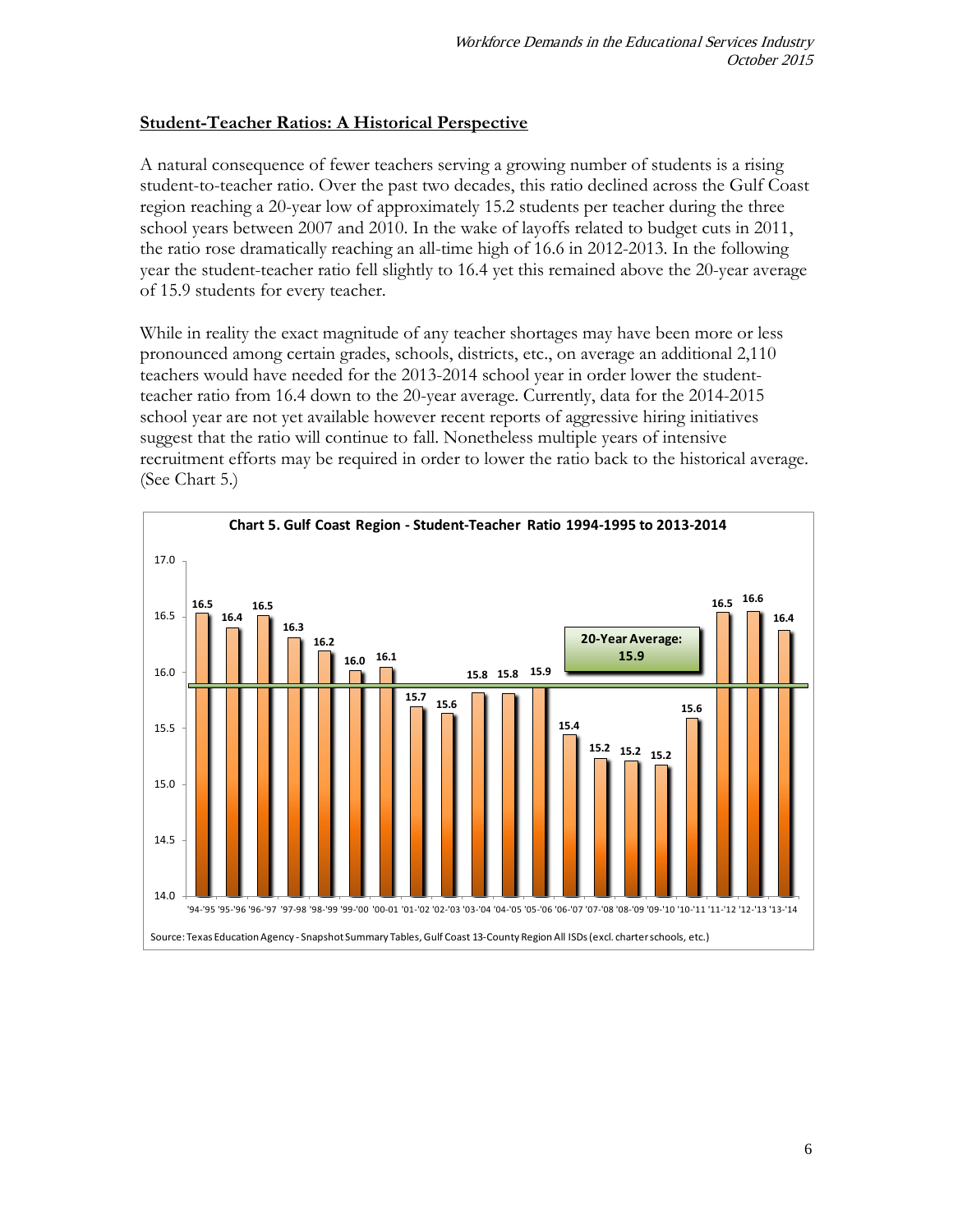# **The Wage Gap**

Teachers' wages in the Gulf Coast have historically fallen below the average for all industries in the area. In 1995, the wage differential between these groups was a mere \$321. By 2014 the gap had widened to \$12,221. This was the result of average wages across all industries rising substantially faster at 107.3%, more than doubling over two decades compared to teachers who saw an increase of only 69.8% over this same timeframe. (See Chart 6.)



# **Wages and Inflation**

One consequence of relatively faster and slower rates of wage growth was a notable difference in gains of purchasing power over the 20-year period. After adjusting for inflation, workers across all industries earning an average of \$31,094 in 1995 were earning the equivalent of \$42,238 as of 2014. This translates to a 35.8%-gain in purchasing power. In contrast, teachers earning an average \$30,773 in 1995 were earning the equivalent of \$34,231 two decades later for a comparatively smaller real gain of 11.2%. It is worth noting that these long-term wage gains among teachers belie the likelihood that individuals entering the profession during the 2000s in many cases would have been earning less in real terms by 2014. (See Chart 7.)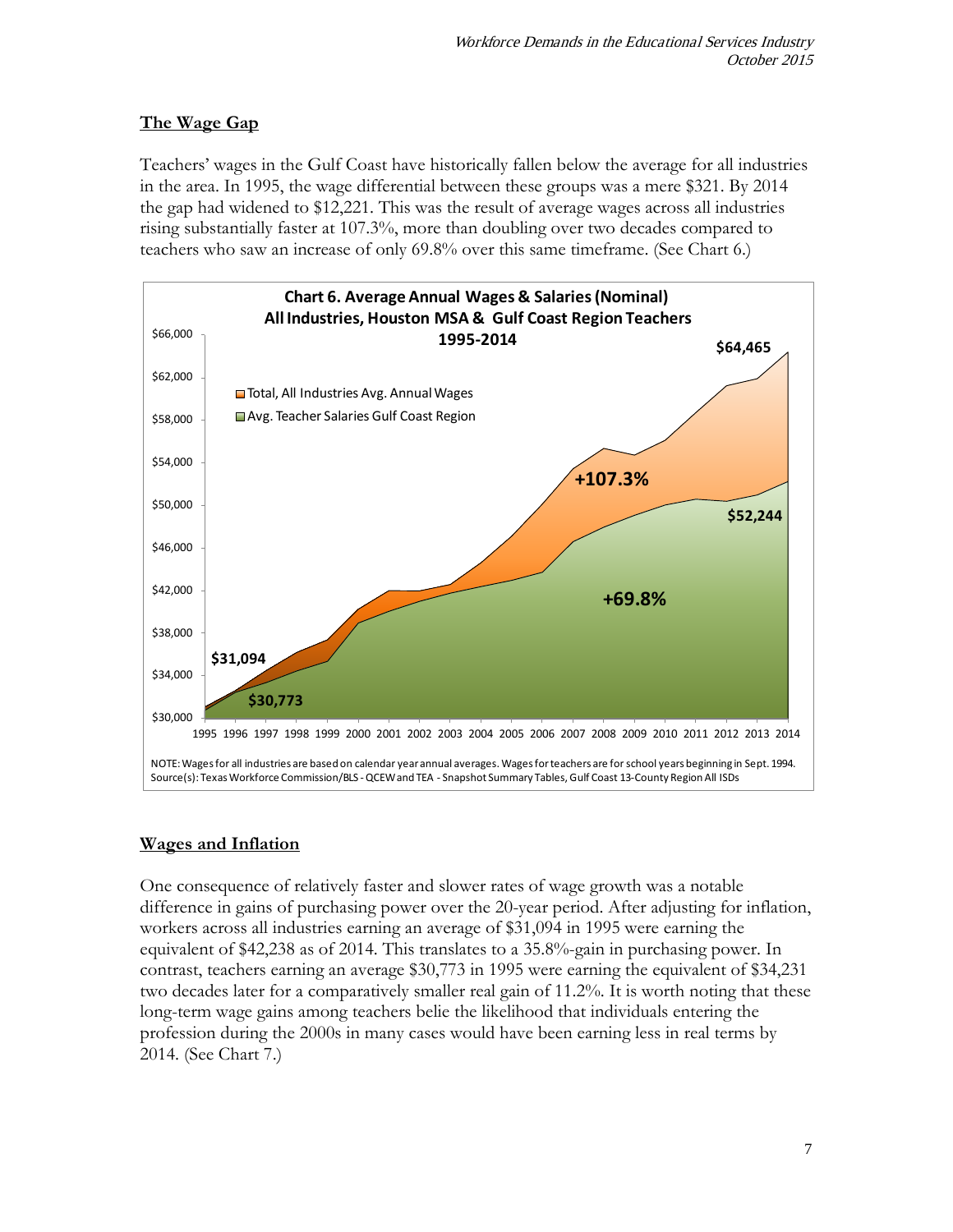

### **Turnover and the Impact on Teachers' Years of Experience**

Teacher turnover, which can be voluntary or involuntary, is a complex phenomenon influenced by various factors such as burnout, poor working conditions, pressure to raise student test scores, budget-related layoffs, and wages that fail to keep up with the cost of living. An increase in turnover is of concern as it can adversely impact the pipeline of future talent and lead to an inconsistent quality of instruction from one school year to the next. After a steep increase in the mid-1990s, teacher turnover oscillated between 13.8% and 17%, the latter rate registering as the 20-year high, until the onset of the Great Recession in late 2007. As the effects of the recession intensified, many teachers opted to remain in their positions given the level of economic uncertainty, and consequently turnover rates plunged reaching the second-lowest level in 20 years at 11.8% in 2009-2010. Since that school year, turnover has once again surged, hitting 16.4% and reaching levels not seen in almost 15 years. Unlike the modest improvements in staffing and student-teacher ratios related to a partially restored education budget, teacher turnover has shown no signs of abating as of the 201[3](#page-8-0)-2014 school year. (See Chart  $8$ .)<sup>3</sup>

<span id="page-8-0"></span><sup>&</sup>lt;sup>3</sup> Two ISDs were disbanded and absorbed into neighboring ISDs: North Forest ISD into Houston ISD in 2013 and Kendleton ISD into Lamar CISD in 2010. In years immediately prior to the dissolution of these districts, turnover rates rose dramatically. Nonetheless, the impact of their turnover on the overall rate in the 13-county region was negligible as their respective numbers of teacher FTEs comprised 0.5% and 0.01% of all teacher FTEs in the region at the time of dissolution.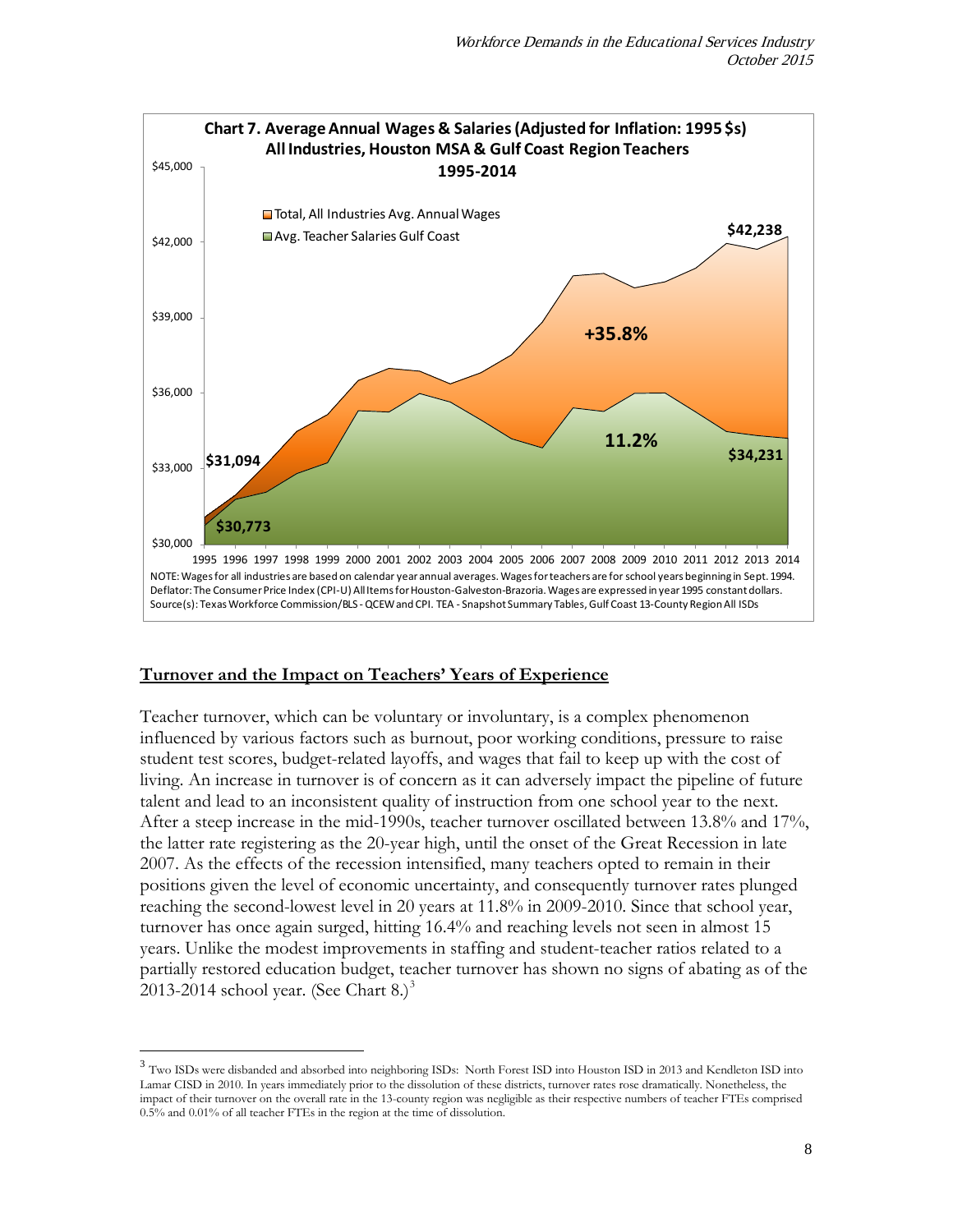

Studies have shown that teachers begin to achieve significant gains in effectiveness as instructors at around the fi[v](#page-18-4)e-year mark.<sup>v</sup> Unfortunately,  $40\%$  to 50% of new teachers also leave the profession within the first five years.<sup>[vi](#page-18-5)</sup> For this reason there has been a growing emphasis not only on recruitment of new teachers, but also reducing turnover and increasing retention, particularly during the early stages of teachers' careers. For most of the past 20 years, the proportion of teachers with five or fewer years of experience in the Houston area rose steadily from a low of 32.8% in 1994-1995 to an a high of 40.2% in 2008-2009. On one hand this resulted in an overall teacher workforce with relatively less experience, which was also reflected in the declining average years of experience reaching an all-time low of 10.7. In other words, there was an inverse relationship between the share of new teachers and the average years of experience across all teachers. At the same time this indicated that new teachers were entering the field in growing numbers, potentially creating a pipeline of future talent for years to come.

The following school year a precipitous drop in teachers with five or fewer years of experience began, culminating in the second-lowest share of new teachers in 20 years with 33.4% in 2012-2013. This suggests that new teachers left the profession in significant numbers over a relatively brief period. In fact, it took 15 years for the proportion of new teachers to rise 7.3 percentage points and only 5 years to undo the vast majority of those gains. Despite a slight recovery in 2013-2014, the share of teachers with five or fewer years of experience remained well-below the levels seen just a few years earlier.

A brief by-product of the surge in attrition of new teachers was a temporary spike in the average years of experience to 11.4 during the 2011-2012 school year. Note that the magnitude of this spike was relatively weak compared to the levels observed just over a decade earlier, and despite a far steeper decline in teachers with five or fewer years of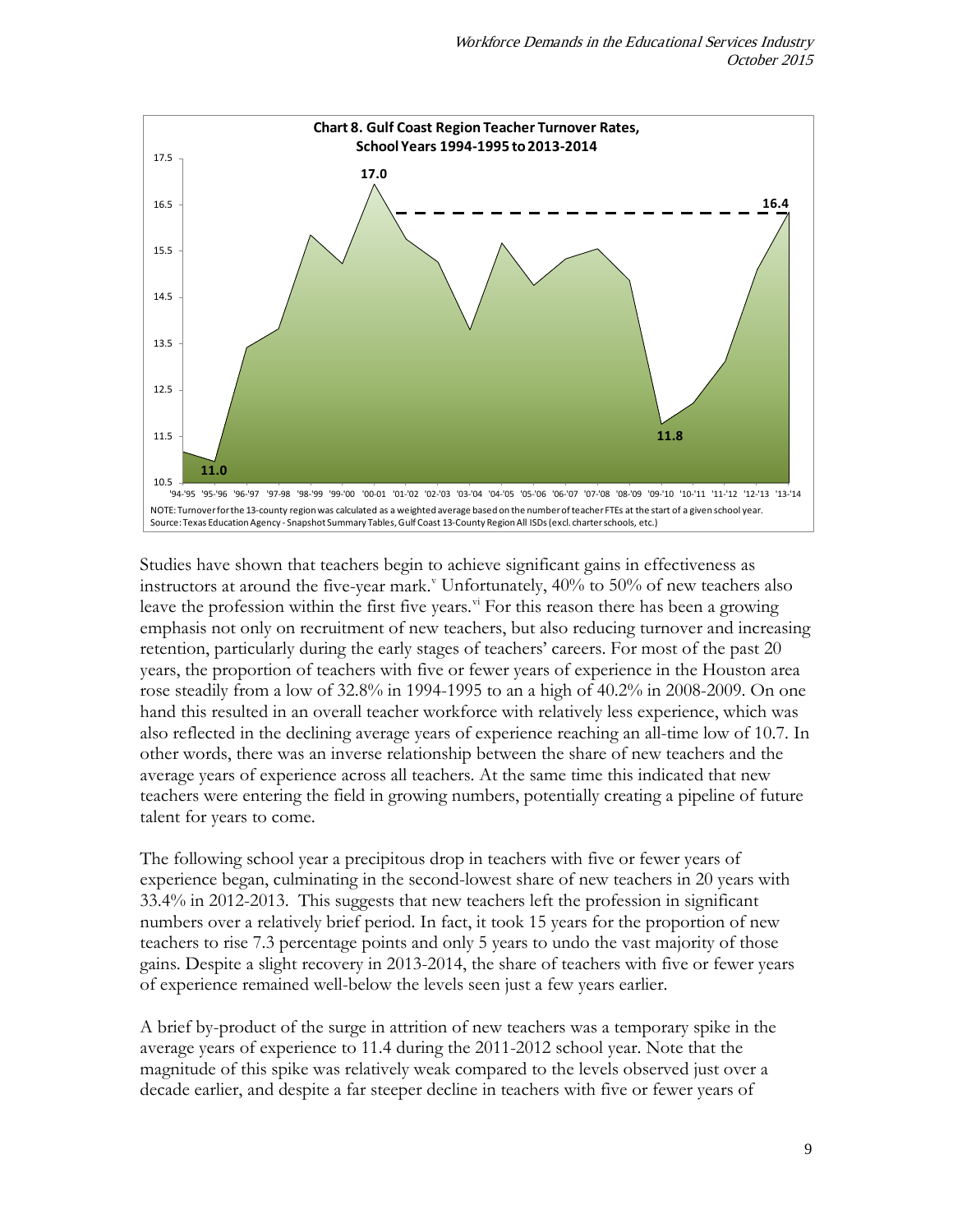experience. Interestingly, a new phenomenon has emerged in recent years wherein the proportion of new teachers *and* the average years of experience hover near all-time lows. This suggests that a) the inverse relationship between the share of new teachers and average experience observed throughout much of the past 20 years is now in question and b) new teachers have failed to return in significant numbers even after increased education budgets and intensive hiring initiatives. At the same time the most highly tenured educators have also begun leaving the field due to retirement, career changes, or other reasons. This leaves teachers that are relatively more experienced on average (i.e. more than five years) but are not yet eligible for retirement as a fast-growing contingent within the educator workforce. Consequently, a failure to attract and retain sufficient numbers of new teachers in the short to medium-term may result in acute shortages in the future. (See Chart 9.)



## **Projected Growth in the Educational Services Industry**

The demand for qualified educators in the Gulf Coast will remain strong into the foreseeable future as our young population continues to grow and more individuals recognize the importance of postsecondary education.

As of 2012, there were 277,420 jobs in educational services (public and private) according to estimates produced by the Texas Workforce Commission. (See Table 1. and Chart 10.) This sector is projected to add 70,260 jobs between 2012 and 2022 for an above average growth rate of 25.3%.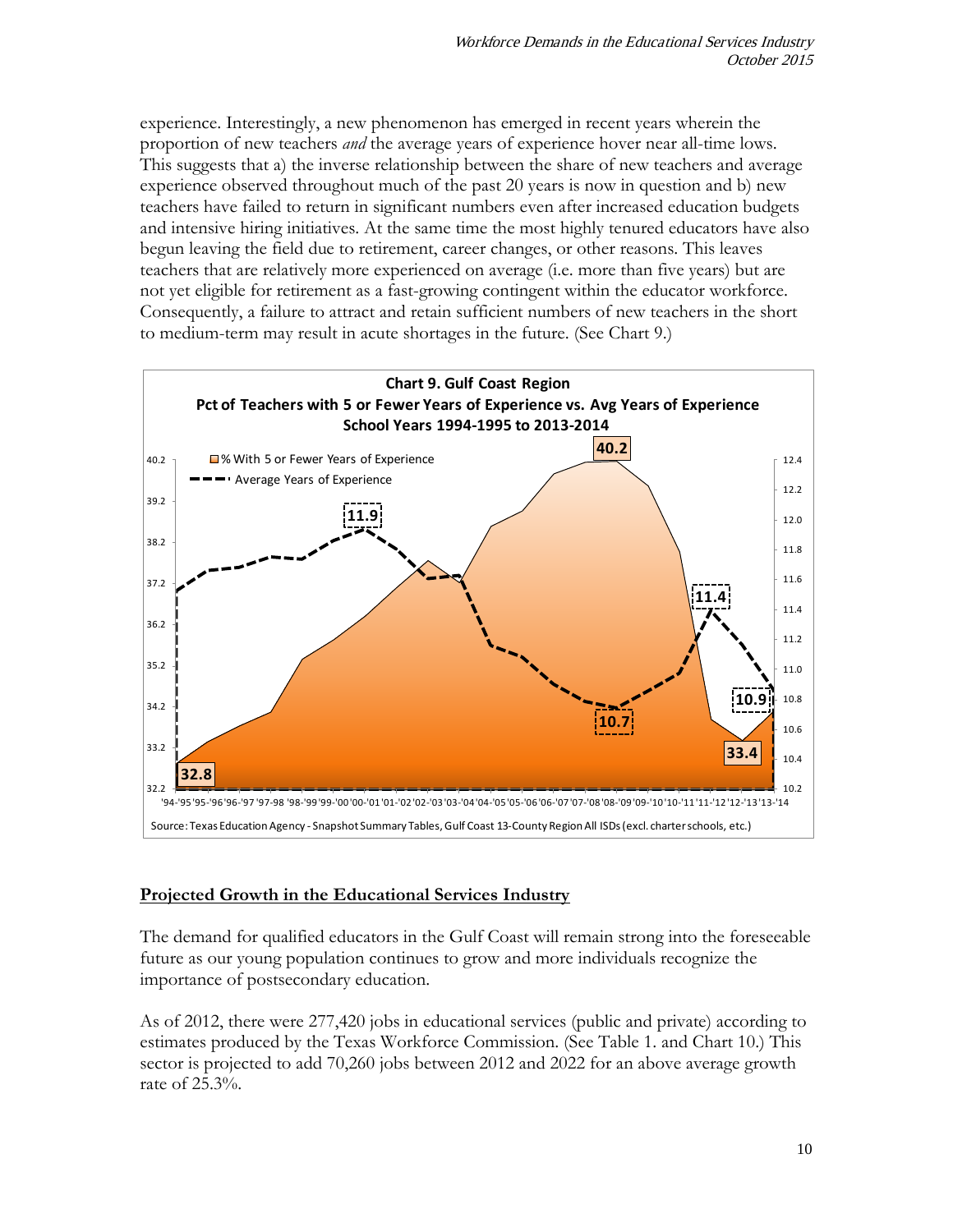**Elementary & Secondary Schools, Public & Private** are expected to increase payrolls by 51,550 from 2012 to 2022 and will account for the largest number of jobs in education representing two-thirds of total educational services employment by 2022. This industry is projected to grow 28.3% over the decade for the third-highest growth rate of any educationrelated industry.

**Colleges and Universities, Public & Private** are expected to increase payrolls by from 62,340 in 2012 to 74,480 in 2022. This industry is the second-largest within educational services and is projected to account for one out every five education-related jobs in the region throughout the decade despite a slower-than-average growth rate of 19.5%.

**Junior Colleges, Public & Private** are expected to add 3,520 jobs between 2012 and 2022 and will account for about 7% of total education employment throughout the decade. Similar to colleges and universities, this education industry is projected to grow slower than average at 17.6%.

All other educational services industries (public and private) combined, are projected to grow from 12,670 top 15,710 jobs between 2012 and 2022. Within this group, **Educational Support Services, Public & Private** are projected to have the fastest growth rate of any education-related industry at 29.5% however this industry also has some the lowest employment levels making up only 0.5% of education employment throughout the decade.

#### **Table 1.**

### **Gulf Coast Region Educational Services Industries Projections 2012-2022**

| Industry<br>Code | <b>Industry Title</b>                                       | <b>Annual Average</b><br>Employment<br>2012 | <b>Annual Average</b><br><b>Employment</b><br>2022 | <b>Net</b><br>Change | Percent<br>Change |
|------------------|-------------------------------------------------------------|---------------------------------------------|----------------------------------------------------|----------------------|-------------------|
| 61               | <b>Educational Services, Public &amp; Private</b>           | 277.420                                     | 347.680                                            | 70.260               | 25.3%             |
| 611              | <b>Educational Services</b>                                 | 277.420                                     | 347.680                                            | 70.260               | 25.3%             |
| 6111             | Elementary & Secondary Schools, Public & Private            | 182.450                                     | 234.000                                            | 51.550               | 28.3%             |
| 6112             | Junior Colleges, Public & Private                           | 19,970                                      | 23.490                                             | 3.520                | 17.6%             |
| 6113             | Colleges & Universities, Public & Private                   | 62,340                                      | 74.480                                             | 12.140               | 19.5%             |
| 6114             | Business, Computer, & Management Training, Public & Private | 1.420                                       | 1.550                                              | 130                  | 9.2%              |
| 6115             | Technical & Trade Schools, Public & Private                 | 3.710                                       | 4.440                                              | 730                  | 19.7%             |
| 6116             | Other Schools & Instruction, Public & Private               | 6,250                                       | 8.050                                              | 1.800                | 28.8%             |

Source: Texas Workforce Commission LMCI Dept.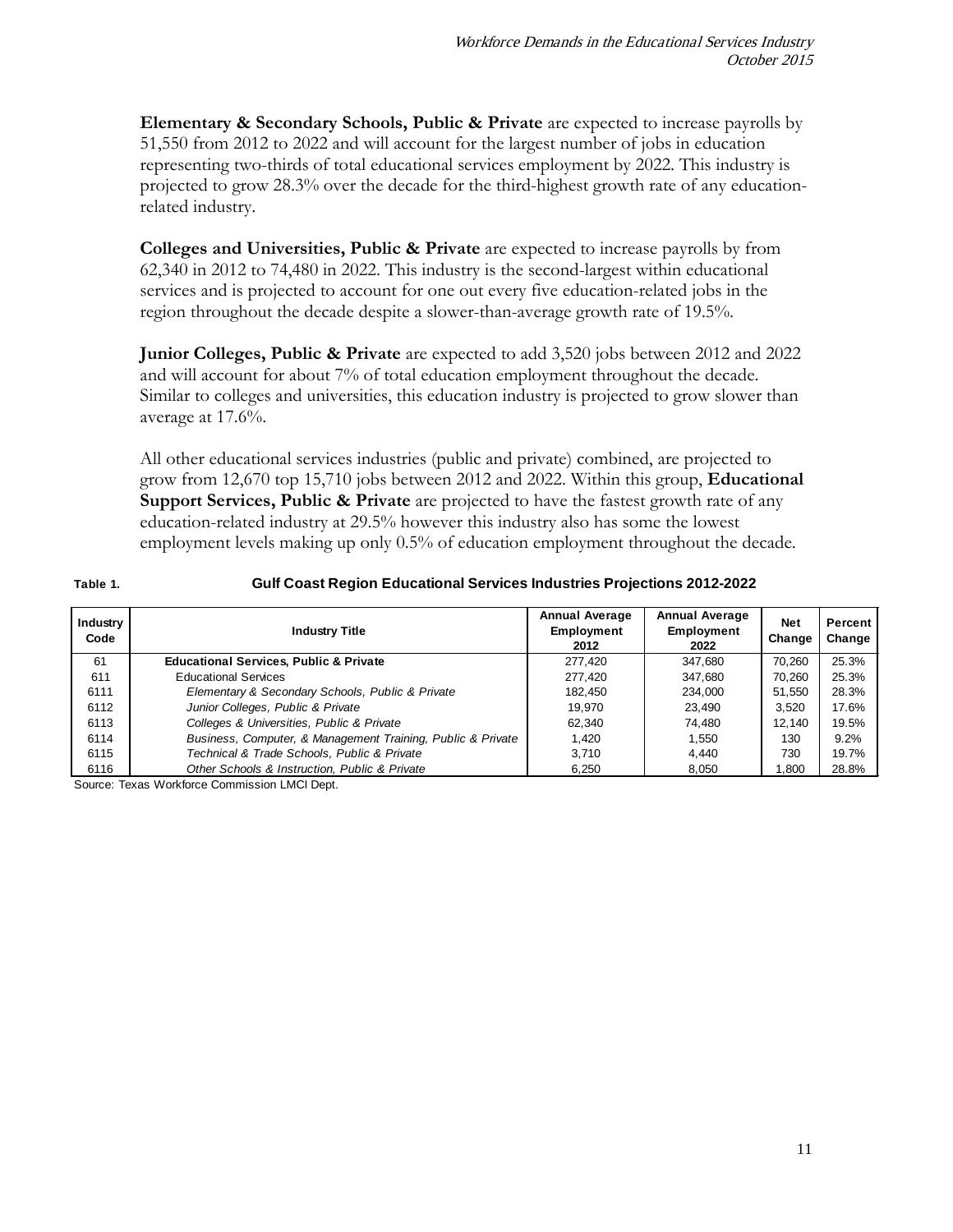

### **Projected Growth in Primary & Secondary School Teacher & School Counselor Occupations**

As of 2012, there were 90,900 **Preschool, Primary, Secondary, & Special Education Teachers** in the Gulf Coast region according to estimates produced by the Texas Workforce Commission. (See Table 2. and Chart 11.) Collectively these occupations are projected to add 28,270 jobs between 2012 and 2022 for an above average growth rate of 31.6%.

**Elementary School Teachers Ex. Special Education** are the largest subset of Preschool, Primary, Secondary, & Special Education Teachers, comprising 36.3% of employment. This detailed occupation is expected to grow by 11,650 jobs between 2012 and 2022 for the second-highest growth rate among this group of occupations at 35.3%.

**Secondary School Teachers, Ex. Special & Career/Technical Education** are the second-largest subset of Preschool, Primary, Secondary, & Special Education Teachers accounting for one in four jobs in this group. Secondary School Teachers are expected to add 6,240 jobs over the 10-year projection period for an above average growth rate of 27%.

**Middle School Teachers, Ex. Special & Career/Technical Education** are the thirdlargest occupation with 16,470 jobs or 18.1% of total employment among Preschool, Primary, Secondary, & Special Education Teachers. Middle School Teachers had the highest projected growth of 35.4% between 2012 and 2022.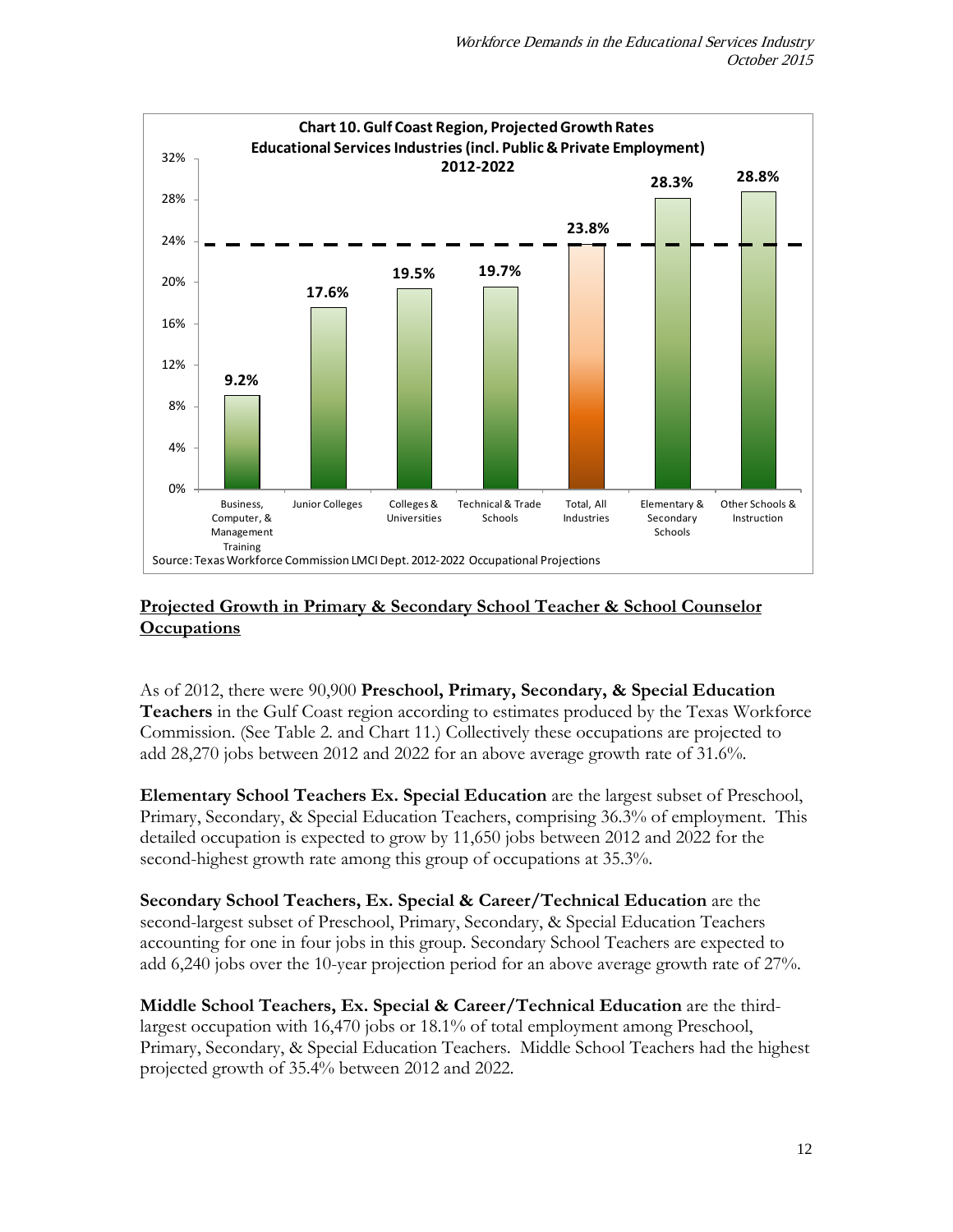# **In 2012, there were 5,200 Educational, Guidance, School, & Vocational Counselors** in

the Gulf Coast region. This detailed occupation is expected to add a total of 1,290 jobs by 2022 for a slightly above average growth rate of 24.8%.

| Table 2. | Gulf Coast Region Preschool, Primary, Secondary, Special Education, Other Teachers & Councelors Occupations |
|----------|-------------------------------------------------------------------------------------------------------------|
|          |                                                                                                             |

| Occupation<br>Code                            | <b>Industry Title</b>                                               | Annual<br>Average<br>Employment<br>2012 | Annual<br>Average<br>Employment<br>2022 | Net<br>Change | Percent<br>Change | <b>Total Job</b><br>Openings | Mean<br>Annual<br><b>Wage 2014</b> |
|-----------------------------------------------|---------------------------------------------------------------------|-----------------------------------------|-----------------------------------------|---------------|-------------------|------------------------------|------------------------------------|
| 25-2000                                       | Preschool, Primary, Secondary, & Special Education School Teachers  | 90,900                                  | 119,620                                 | 28,720        | 31.6%             | 5,025                        |                                    |
| 25-2021                                       | Elementary School Teachers, Ex. Special Education                   | 33,010                                  | 44,660                                  | 11,650        | 35.3%             | 1,890                        | \$52,681                           |
| 25-2031                                       | Secondary School Teachers, Ex. Special & Career/Technical Education | 23,110                                  | 29,350                                  | 6,240         | 27.0%             | 1,255                        | \$53,865                           |
| 25-2022                                       | Middle School Teachers, Ex. Special & Career/Technical Education    | 16,470                                  | 22,300                                  | 5,830         | 35.4%             | 945                          | \$52,669                           |
| 25-2011                                       | Preschool Teachers, Ex. Special Education                           | 6,040                                   | 7,500                                   | 1,460         | 24.2%             | 315                          | \$34,287                           |
| 25-2012                                       | Kindergarten Teachers, Ex. Special Education                        | 3,260                                   | 4,400                                   | 1,140         | 35.0%             | 205                          | \$49,470                           |
| 25-2052                                       | Special Education Teachers, Kindergarten & Elementary School        | 2,800                                   | 3,550                                   | 750           | 26.8%             | 125                          | \$52,932                           |
| 25-2032                                       | Career/Technical Education Teachers, Secondary School               | 2,300                                   | 2,920                                   | 620           | 27.0%             | 125                          | \$55,992                           |
| 25-2054                                       | Special Education Teachers, Secondary School                        | 1,920                                   | 2,420                                   | 500           | 26.0%             | 85                           | \$52,995                           |
| 25-2053                                       | Special Education Teachers, Middle School                           | 1,290                                   | 1,630                                   | 340           | 26.4%             | 55                           | \$51,416                           |
| 25-2023                                       | Career/Technical Education Teachers, Middle School                  | 340                                     | 440                                     | 100           | 29.4%             | 20                           | \$52,565                           |
| 25-2051                                       | Special Education Teachers, Preschool                               | 230                                     | 300                                     | 70            | 30.4%             | 10                           | \$51,823                           |
| 25-2059                                       | Special Education Teachers, All Other                               | 140                                     | <b>170</b>                              | 30            | 21.4%             |                              | \$52,062                           |
| 25-3000                                       | Other Teachers & Instructors                                        | 21,520                                  | 26,810                                  | 5,290         | 24.6%             | 895                          |                                    |
| 25-9041                                       | <b>Teacher Assistants</b>                                           | 18,250                                  | 23,080                                  | 4,830         | 26.5%             | 900                          | \$20,951                           |
| 25-3098                                       | Substitute Teachers                                                 | 12,710                                  | 16,010                                  | 3,300         | 26.0%             | 545                          | \$22,974                           |
| 25-3021                                       | Self-Enrichment Education Teachers                                  | 3,630                                   | 4,560                                   | 930           | 25.6%             | 155                          | \$42,035                           |
| 25-3099                                       | Teachers & Instructors, All Other                                   | 3,210                                   | 3,930                                   | 720           | 22.4%             | 125                          |                                    |
| 25-3011                                       | Adult Basic & Secondary Education & Literacy Teachers & Instructors | 1,960                                   | 2,320                                   | 360           | 18.4%             | 70                           | \$53,562                           |
| 21-1012                                       | Educational, Guidance, School, & Vocational Counselors              | 5,200                                   | 6,490                                   | .290          | 24.8%             | 240                          | \$56,911                           |
| Source: Texas Workforce Commission LMCI Dept. |                                                                     |                                         |                                         |               |                   |                              |                                    |

**Educational, Guidance, School, & Vocational Counselors** are currently on the Gulf Coast Workforce Board's list of targeted high-skill high-growth occupations. Occupations under **Other Teachers & Instructors** are excluded.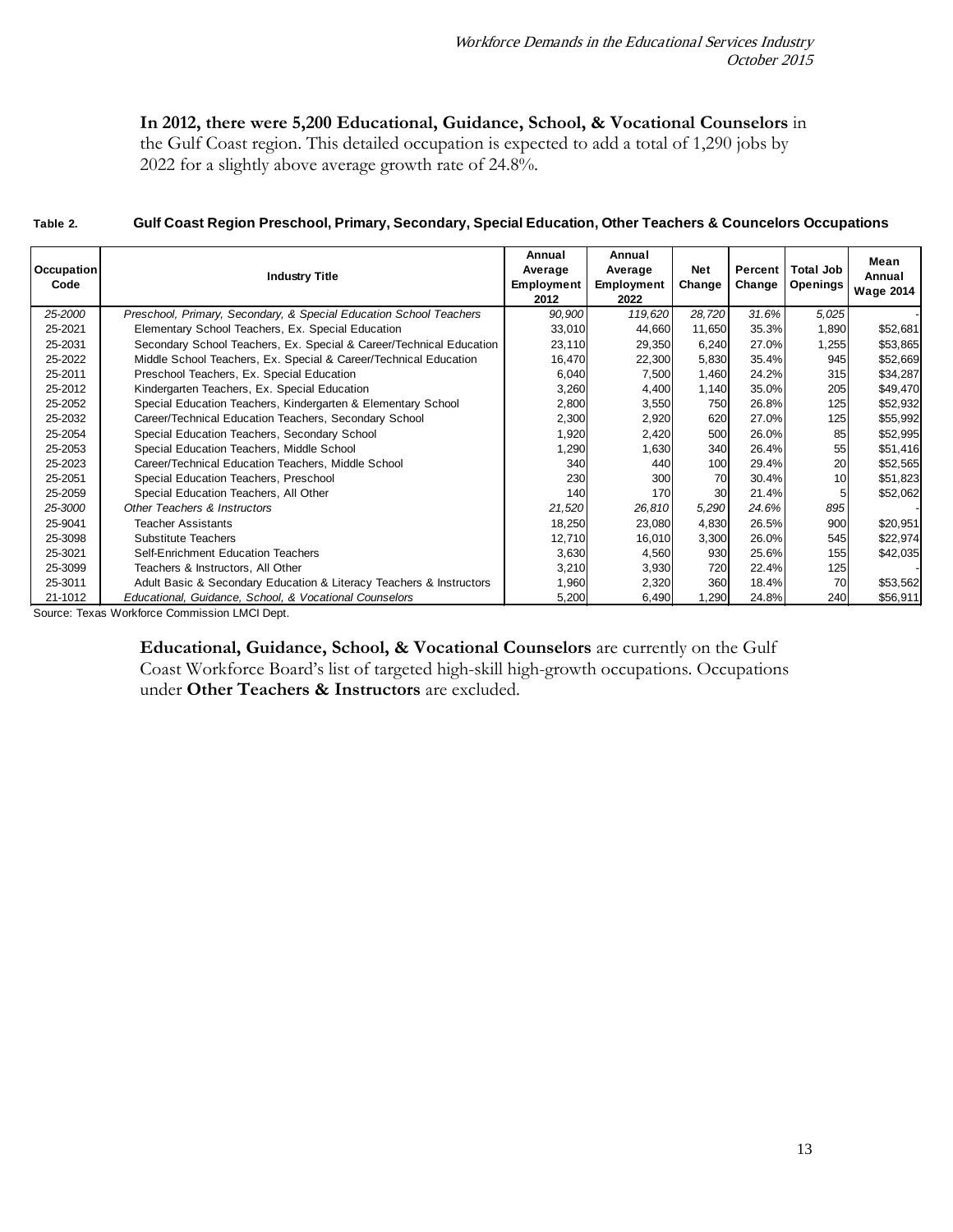

## **Projected Growth in Postsecondary Teacher Occupations**

As of 2012, there were 30,750 **Postsecondary Teachers** in the Gulf Coast region according to estimates produced by the Texas Workforce Commission. (See Table 3. and Chart 11.) Collectively these occupations are projected to add 7,250 jobs between 2012 and 2022 for a slightly below average growth rate of 23.6%.

**Health Specialties Teachers** are the largest subset of Postsecondary Teachers comprising 16.6% of employment in this occupational group. Over the 10-year projection period Health Specialties Teachers are expected to add 2,100 jobs for a growth rate that is 75% higher than the average of all occupations at 23.8%.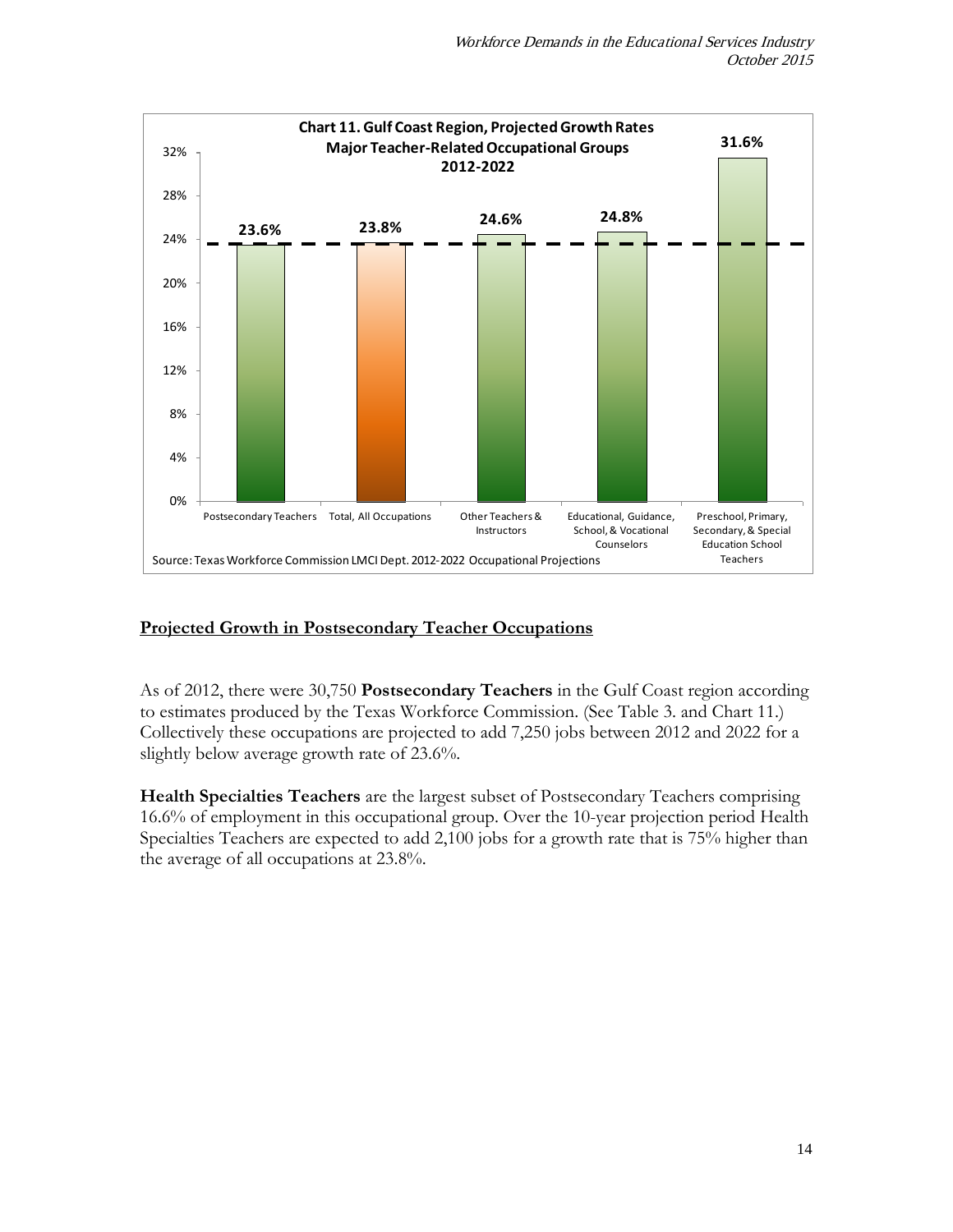| Occupation<br>Code | <b>Occupation Title</b>                               | Annual<br>Average<br>Employment<br>2012 | Annual<br>Average<br>Employment<br>2022 | <b>Net</b><br>Change | Percent<br>Change | <b>Total Job</b><br>Openings | Mean<br>Annual<br><b>Wage 2014</b> |
|--------------------|-------------------------------------------------------|-----------------------------------------|-----------------------------------------|----------------------|-------------------|------------------------------|------------------------------------|
| 25-1000            | <b>Postsecondary Teachers</b>                         | 30,750                                  | 38,000                                  | 7,250                | 23.6%             | 1,185                        |                                    |
| 25-1071            | <b>Health Specialties Teachers</b>                    | 5,090                                   | 7,190                                   | 2,100                | 41.3%             | 285                          | \$143,874                          |
| 25-1194            | <b>Vocational Education Teachers</b>                  | 3,200                                   | 3,820                                   | 620                  | 19.4%             | 110                          | \$52,255                           |
| 25-1121            | Art, Drama, & Music Teachers                          | 1,470                                   | 1,780                                   | 310                  | 21.1%             | 50                           | \$65,895                           |
| 25-1011            | <b>Business Teachers</b>                              | 1,420                                   | 1,720                                   | 300                  | 21.1%             | 50                           | \$106,985                          |
| 25-1123            | English Language & Literature Teachers                | 1,250                                   | 1,480                                   | 230                  | 18.4%             | 45                           | \$69,332                           |
| 25-1022            | <b>Mathematical Science Teachers</b>                  | 1,130                                   | 1,340                                   | 210                  | 18.6%             | 35                           | \$77,186                           |
| 25-1072            | Nursing Instructors & Teachers                        | 1,070                                   | 1,530                                   | 460                  | 43.0%             | 60                           | \$76,191                           |
| 25-1042            | <b>Biological Science Teachers</b>                    | 1,040                                   | 1,270                                   | 230                  | 22.1%             | 40                           | \$95,878                           |
| 25-1081            | <b>Education Teachers</b>                             | 1,020                                   | 1,230                                   | 210                  | 20.6%             | 35                           | \$61,117                           |
| 25-1199            | Postsecondary Teachers, All Other                     | 990                                     | 1,180                                   | 190                  | 19.2%             | 35                           | \$61,963                           |
| 25-1032            | <b>Engineering Teachers</b>                           | 940                                     | 1,110                                   | 170                  | 18.1%             | 30                           | \$101,836                          |
| 25-1066            | Psychology Teachers                                   | 720                                     | 870                                     | 150                  | 20.8%             | 25                           | \$76,245                           |
| 25-1122            | <b>Communications Teachers</b>                        | 590                                     | 710                                     | 120                  | 20.3%             | 20                           | \$57,095                           |
| 25-1125            | <b>History Teachers</b>                               | 590                                     | 700                                     | 110                  | 18.6%             | 20                           | \$73,376                           |
| 25-1021            | <b>Computer Science Teachers</b>                      | 540                                     | 650                                     | 110                  | 20.4%             | 20                           | \$82,207                           |
| 25-1124            | Foreign Language & Literature Teachers                | 470                                     | 570                                     | 100                  | 21.3%             | 15                           | \$58,536                           |
| 25-1193            | Recreation & Fitness Studies Teachers                 | 450                                     | 530                                     | 80                   | 17.8%             | 15                           | \$62,836                           |
| 25-1041            | <b>Agricultural Sciences Teachers</b>                 | 440                                     | 510                                     | 70                   | 15.9%             | 10                           | \$71,555                           |
| 25-1065            | <b>Political Science Teachers</b>                     | 440                                     | 530                                     | 90                   | 20.5%             | 15                           | \$73,234                           |
| 25-1052            | <b>Chemistry Teachers</b>                             | 390                                     | 470                                     | 80                   | 20.5%             | 15                           | \$88,378                           |
| 25-1126            | Philosophy & Religion Teachers                        | 340                                     | 420                                     | 80                   | 23.5%             | 15                           | \$77,697                           |
| 25-1067            | Sociology Teachers                                    | 290                                     | 350                                     | 60                   | 20.7%             | 10                           | \$76,047                           |
| 25-1054            | <b>Physics Teachers</b>                               | 280                                     | 330                                     | 50                   | 17.9%             | 10                           | \$90,066                           |
| 25-1069            | Social Sciences Teachers, All Other                   | 250                                     | 310                                     | 60                   | 24.0%             | 10                           | \$53,931                           |
| 25-1111            | Criminal Justice & Law Enforcement Teachers           | 250                                     | 300                                     | 50                   | 20.0%             | 10                           | \$57,206                           |
| 25-1051            | Atmospheric, Earth, Marine, & Space Sciences Teachers | 240                                     | 290                                     | 50                   | 20.8%             | 10                           | \$86,189                           |
| 25-1063            | <b>Economics Teachers</b>                             | 240                                     | 280                                     | 40                   | 16.7%             | 10                           | \$108,258                          |
| 25-1031            | <b>Architecture Teachers</b>                          | 210                                     | 260                                     | 50                   | 23.8%             | 10                           | \$76,215                           |
| 25-1112            | Law Teachers                                          | 200                                     | 250                                     | 50                   | 25.0%             | 10                           | \$102,157                          |
| 25-1113            | Social Work Teachers                                  | 190                                     | 230                                     | 40                   | 21.1%             | 10                           | \$67,263                           |
| 25-1062            | Area, Ethnic, & Cultural Studies Teachers             | 170                                     | 210                                     | 40                   | 23.5%             | 10                           | \$71,321                           |
| 25-1082            | <b>Library Science Teachers</b>                       | 110                                     | 130                                     | 20                   | 18.2%             | $\overline{0}$               | \$67,688                           |
| 25-1061            | Anthropology & Archeology Teachers                    | 70                                      | 90                                      | 20                   | 28.6%             | $\overline{0}$               | \$87,453                           |
| 25-1064            | Geography Teachers                                    | 70                                      | 80                                      | 10                   | 14.3%             | 0                            | \$54,878                           |
| 25-1192            | Home Economics Teachers                               | 70                                      | 80                                      | 10 <sup>1</sup>      | 14.3%             | $\overline{0}$               | \$55,596                           |

#### **Table 3.**

#### **Gulf Coast Region Postsecondary Teacher Occupations**

Source: Texas Workforce Commission LMCI Dept.

Forestry & Conservation Science Teachers

NOTE: **Postsecondary Teachers** occupations are currently excluded from the Gulf Coast Workforce Board's list of targeted high-skill high-growth occupations.

25-1192 Home Economics Teachers 70 80 10 14.3% 0 \$55,596 25-1053 Environmental Science Teachers (1990) 12-100 40 40 0 0.0% 0 \$59,915<br>25-1043 Environmental Science Teachers (20 0 0.0% 0 1 0.0% 0 1 0.0% 0 1 0.0% 0 1 0.0% 0 1 0.0% 0 1 0.0% 0 1 0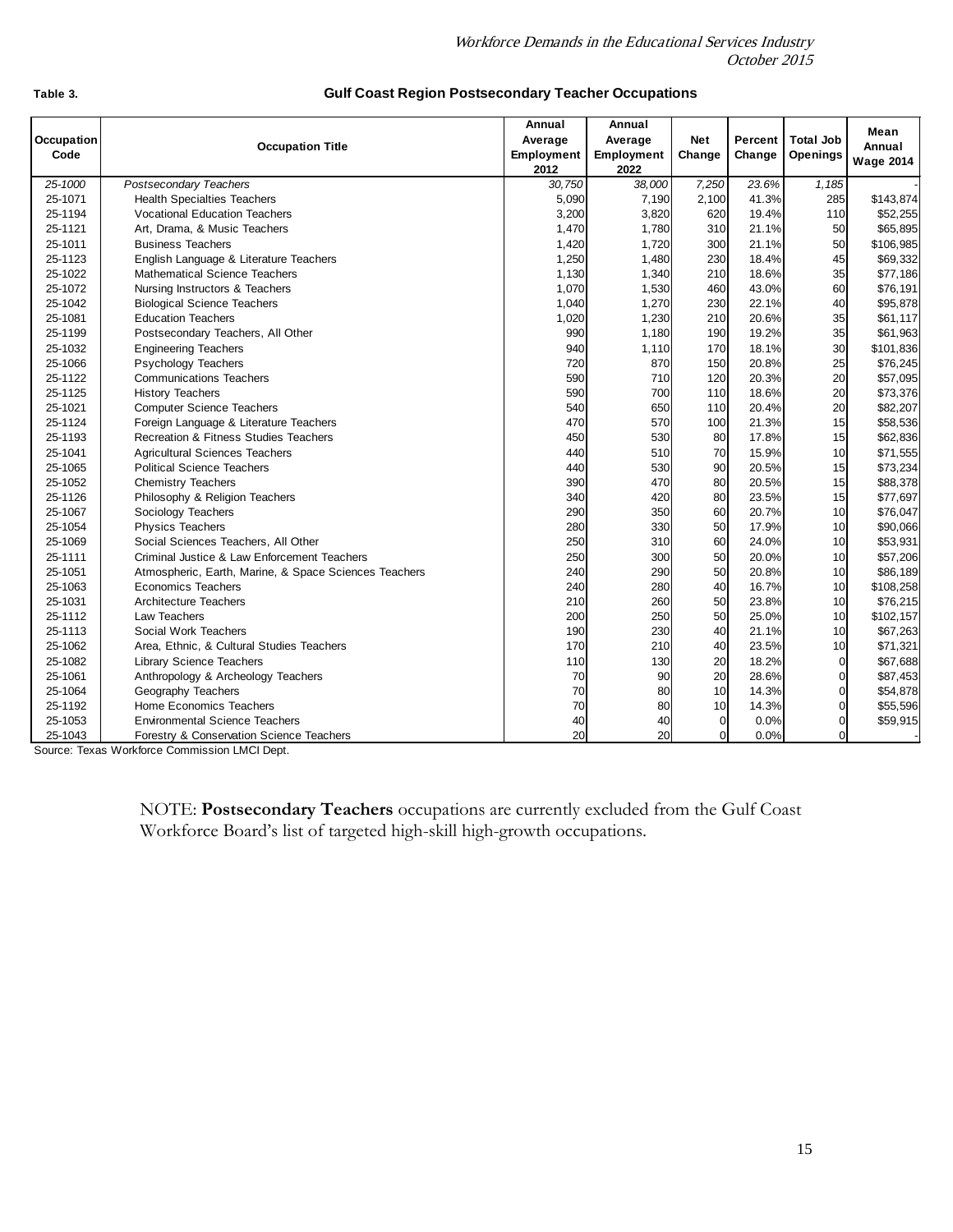# **Appendix A. Gulf Coast Region Institutions of Higher Education - 2013 Enrollment** *in Region* **per The Texas Higher Education Coordinating Board\***

| Name/System                          | <b>Enrollment as of 2013</b> |
|--------------------------------------|------------------------------|
| Alvin Community College              | 5,092                        |
| Blinn College**                      | 8,925                        |
| <b>Brazosport College</b>            | 4,124                        |
| College of the Mainland              | 4,270                        |
| <b>Galveston College</b>             | 1,866                        |
| <b>Houston Community College</b>     | 51,279                       |
| Lee College                          | 5,821                        |
| Lone Star College                    | 70,096                       |
| San Jacinto College                  | 32,486                       |
| Texas State Technical College***     | N/A                          |
| <b>Wharton County Junior College</b> | 7,258                        |
| <b>Total</b>                         | 182,292                      |

### **Public Community and Technical Colleges**

### **Four-Year Public Institutions**

| Name/System                                      | <b>Enrollment as of 2013</b> |
|--------------------------------------------------|------------------------------|
| Prarie View A&M University                       | 4.719                        |
| Sam Houston State University                     | 11,888                       |
| Texas A&M University at Galveston                | 1,037                        |
| <b>Texas Southern University</b>                 | 6,055                        |
| University of Houston-Clear Lake                 | 6,975                        |
| University of Houston (main & downtown campuses) | 50,413                       |
| <b>Total</b>                                     | 74.112                       |

### **Independent Institutions**

| Name/System                       | <b>Enrollment as of 2013</b> |
|-----------------------------------|------------------------------|
| <b>Houston Baptist University</b> | 2,469                        |
| <b>Rice University</b>            | 2,129                        |
| South Texas College of Law        | 857                          |
| Texas Chiropractic College        | 104                          |
| University of St. Thomas          | 2.991                        |
| <b>Total</b>                      | 8,550                        |

Source: The Texas Higher Education Coordinating Board Regional Data - 2014 (fall 2013 enrollment)

\*Totals for each category of institution are based on enrollments in the Gulf Coast by students from the region and include satellite locations and campuses.

\*\*Blinn College provides services to students in Austin County however its enrollment totals were not included in the overall total as the majority of its students fall within the Central Texas rather than Gulf Coast region.

\*\*\* THECB reported no enrollment data for Texas State Technical College in the Gulf Coast as of 2013.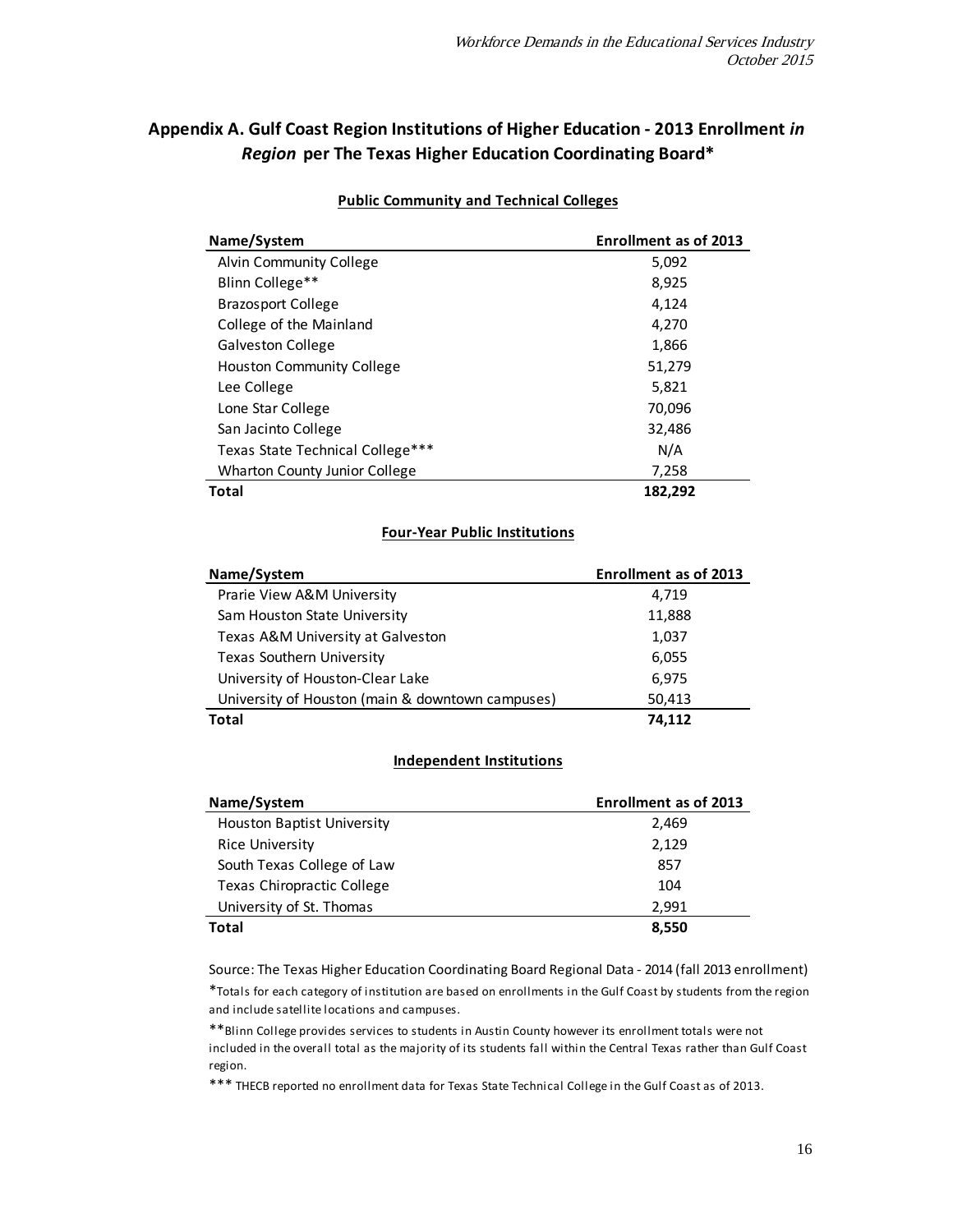### **Definitions and Notes**

The Educational Services sector comprises establishments that provide instruction and training in a wide variety of subjects. This instruction and training is provided by specialized establishments, such as schools, colleges, universities, and training centers. These establishments may be privately owned and operated for profit or not for profit, or they may be publicly owned and operated. They may also offer food and/or accommodation services to their students.

The Current Employment Statistics (CES) program of the Bureau of Labor Statistics produces nonfarm industry employment estimates for the Houston-The Woodlands-Sugar Land Metropolitan Statistical Area (MSA) based on a monthly employer's survey. While the data is more current, the level of detail is insufficient to perform an in-depth analysis of the educational services sector. (See Chart 3.)

Payroll data acquired from the Texas Workforce Commission enables a more detailed view of employment for the region. Historical data in this report was compiled from quarterly employment reports submitted by employers subject to the Texas Unemployment Compensation Act. (See Charts 1. and 2.)

The Texas Education Agency "Snapshot" summary tables provide general information about the characteristics of public schools in Texas. See bullet points below for item definitions and concepts.

- TOTAL NUMBER OF SCHOOLS: A count of schools in a district that have a unique state-assigned nine-digit identifier and had students enrolled as of October of a given school year.
- TOTAL STUDENTS: The number of students in membership as of October of a given school year, at any grade, from early education through grade 12. Membership is defined as the count of students enrolled with an average daily attendance status code that is not equal to zero. Students with a status code of zero, meaning they are enrolled but not in membership, are not included in this item.
- TOTAL TEACHER FTE: The FTE count of personnel categorized as teachers, including special duty and permanent substitute teachers. Substitute teachers should not be confused with persons hired on a daily basis to substitute teach.
- AVERAGE TEACHER SALARY: The sum of all the salaries of teachers divided by the total FTE count of teachers. The salary amount is pay for regular duties only; supplemental payments for activities such as coaching, band and orchestra assignments, and club sponsorships are excluded.
- NUMBER OF STUDENTS PER TEACHER (STUDENT-TEACHER RATIO): The total number of students divided by the total teacher FTE count.